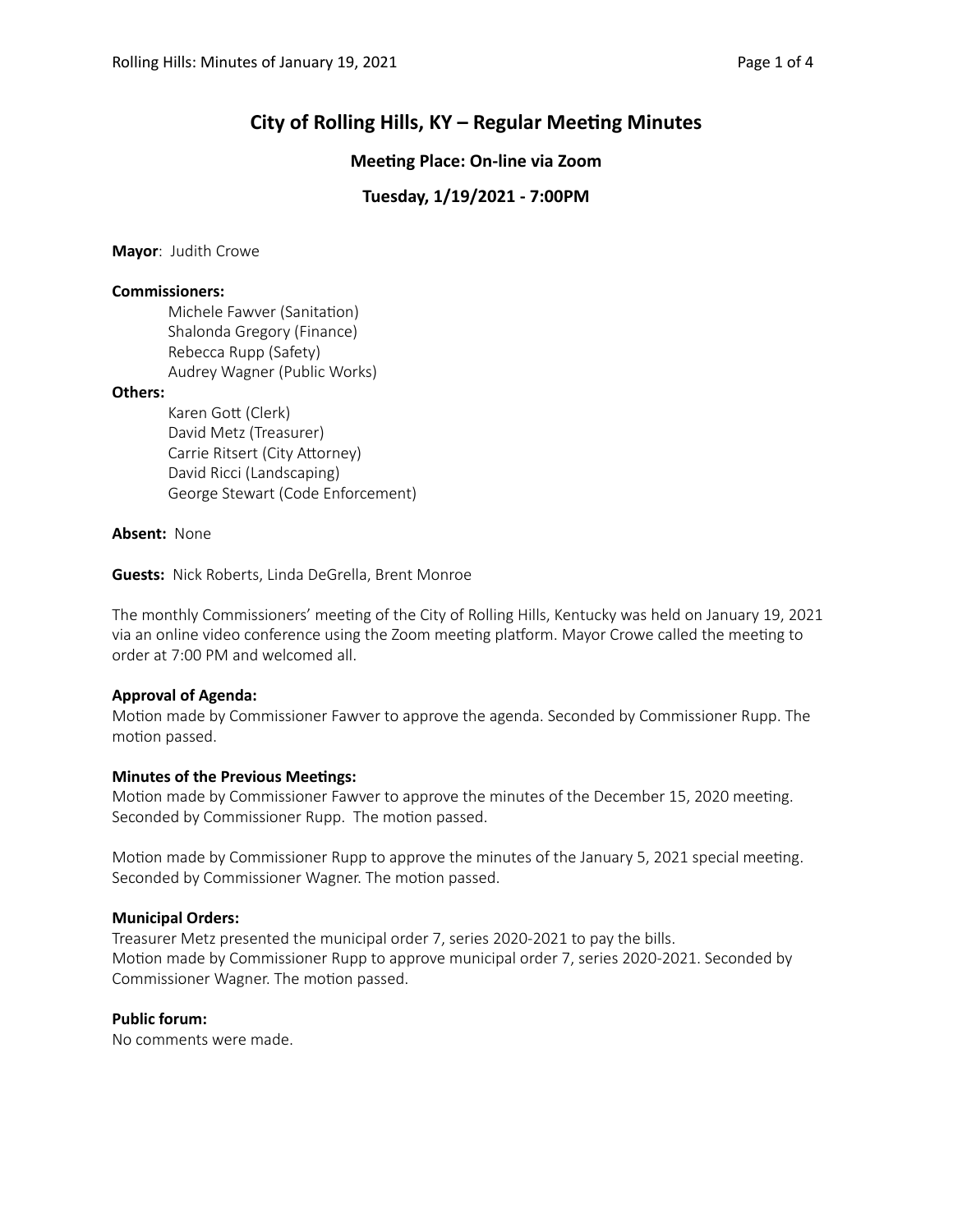## **City Attorney:**

Attorney Carrie Ritsert reported that the oaths for the newly sworn in Commissioners for the City of Rolling Hills has been sent to the deed room.

Green Space Parcel—AForney Ritsert reported that she had not yet seen a release of the property tax lawsuit that was filed against the City, based on an error.

## **Commissioners Reports**

## **Safety/Code Enforcement—Commissioner Rebecca Rupp**

Commissioner Rupp gave her report. The reported crime incidents within the ½ mile area from the 9300 block of Aylesbury Dr in the City of Rolling Hills were: 1 Assaults, 1 Burglary, 3 Larcenies, 1 Fraud, 4 Motor Vehicle break-ins, 1 Vandalism.

Code Enforcement Officer George Stewart continues to address parking concerns.

#### **Finance:**

Commissioner Gregory presented the December 2020 Financial Report. Motion to approve the Financial Statement ending December 31, 2020 was made by Commissioner Fawver. Seconded by Commissioner Rupp. Motion passed.

## **Sanitation:**

Commissioner Fawver reported that it's been quiet in the City.

## **Public Works:**

Commissioner Wagner gave her report. The storm water runoff at the intersection of Langdon Drive and Tiverton Way remains an ongoing concern. Additionally, she reported that we have accepted a snow removal bid from Roe's Outdoor Services.

#### **New Business**

**Ordinance booklet**—Mayor Crowe wants to give the new Commissioners a booklet that has some of the current ordinances. It was noted that our City website has some of the most recent ones posted. The City received a grant to codify all ordinances, and the process is not yet complete.

**Business cards for Commissioners**—Mayor Crowe asked who would likely need business cards. Commissioner Wagner would need them. Cards would also be ordered for the Mayor, Clerk and Treasurer.

**Landscaping along Langdon Drive**— Ideas are needed.

**Renew or bid lawn & landscaping service?** Contract currently goes through March 1st. Motion was made by Commissioner Fawver to renew our contract with David Ricci. Seconded by Commissioner Rupp. Motion passed. Treasurer Metz to prepare a draft contract for the Mayor's review.

**Commissioner Training**—Mayor Crowe asked that all new Commissioners talk with past ones to learn what their respective positions entail.